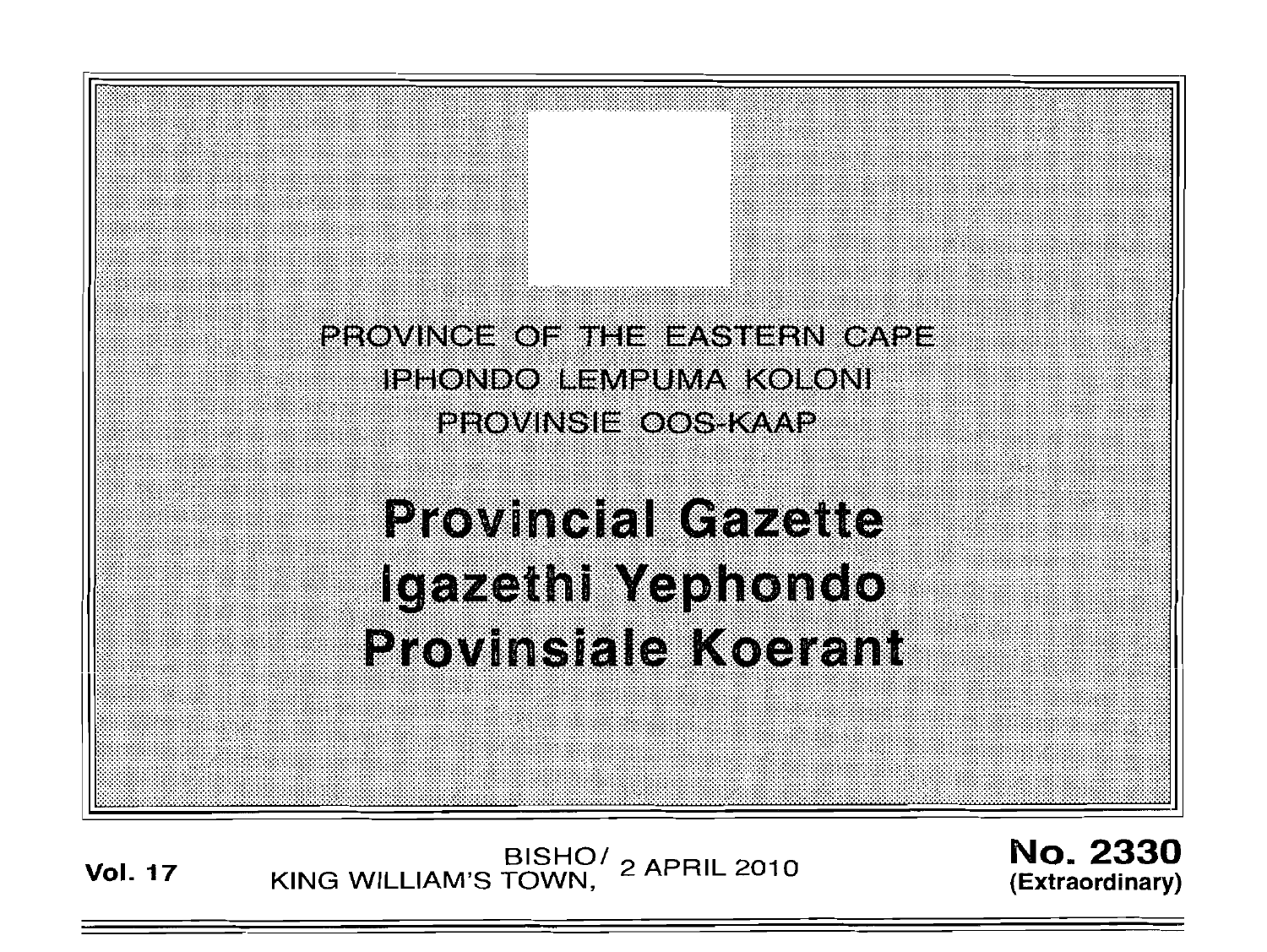### IMPORTANT NOTICE

The Government Printing Works will not be held responsible for faxed documents not received due to errors on the fax machine or faxes received which are unclear or incomplete. Please be advised that an "OK" slip, received from a fax machine, will not be accepted as proof that documents were received by the GPW for printing. If documents are faxed to the GPW it will be the sender's responsibility to phone and confirm that the documents were received in good order.

Furthermore the Government Printing Works will also not be held responsible for cancellations and amendments which have not been done on original documents received from clients.

|      | <b>CONTENTS · INHOUD</b> |             |                |
|------|--------------------------|-------------|----------------|
| No.  |                          | Page<br>No. | Gazette<br>No. |
|      | <b>GENERAL NOTICES</b>   |             |                |
| 128  |                          | 3           | 2330           |
| 129. |                          | 6           | 2330           |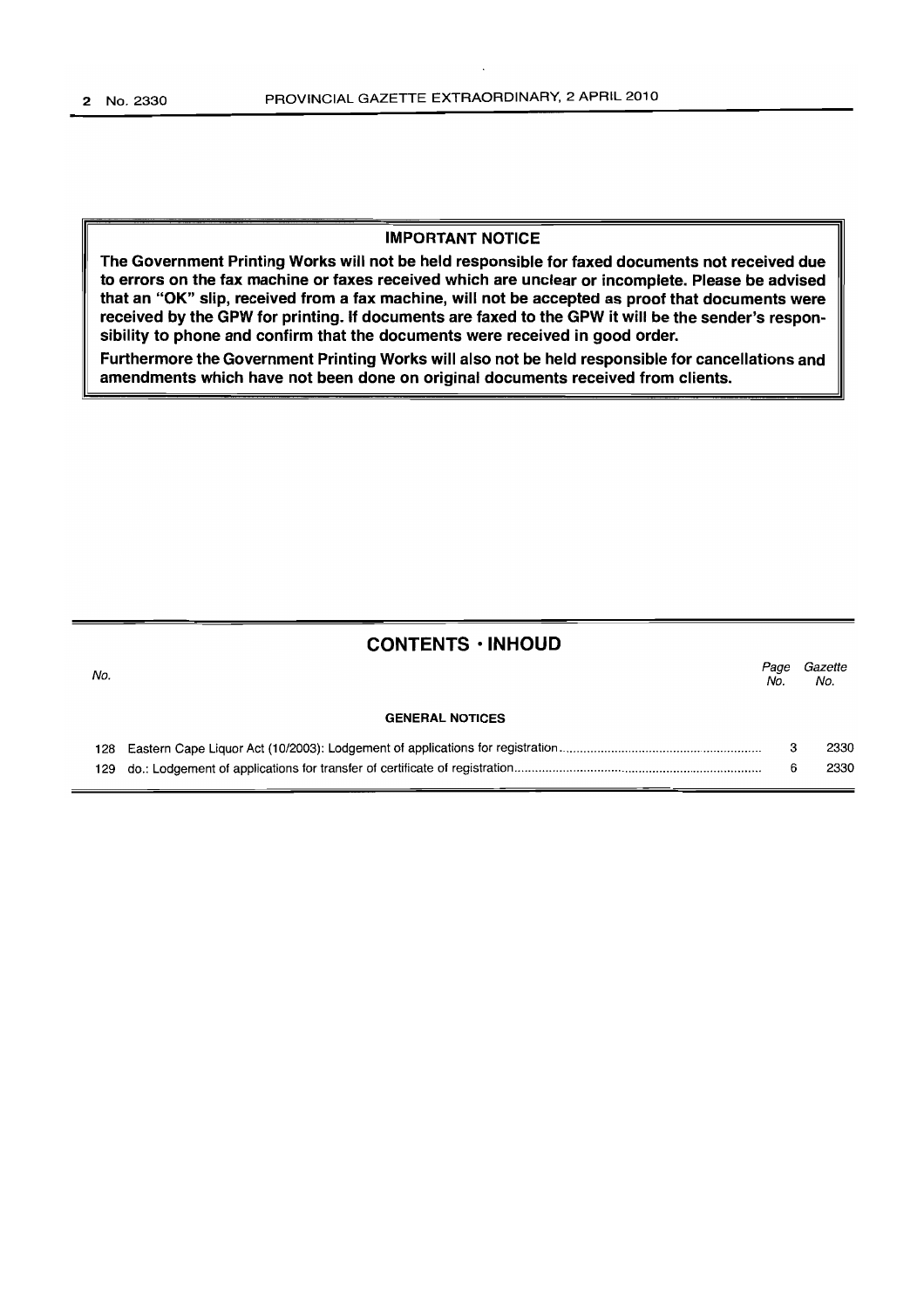# GENERAL NOTICES

## No. 128

1. CM3 [Reg 4 (1)]

#### EASTERN CAPE LIQUOR ACT, 2003 (Act No. 10 of 2003) NOTICE OF LODGEMENT OF APPLICATIONS FOR REGISTRATION

Notice is hereby given that the applications for registration, particulars of which appear in the Schedule hereunder, have been lodged with the Board.

Interested parties may, free of charge, inspect any application which appears in the Schedule hereunder and may within twenty one days of this notice, lodge with the Board written representations in support of, or written objections.

### THEMBI ZONO - GXOYIYA EASTERN CAPE LIQUOR BOARD 24 March 2010

### **SCHEDULE**

| 2<br>1                       |                  |                                       | 3                                   | 4                            | 5                                                                                              |
|------------------------------|------------------|---------------------------------------|-------------------------------------|------------------------------|------------------------------------------------------------------------------------------------|
| Application<br><b>Number</b> |                  | Name and<br>number of Ward            | Kind of registration<br>applied for | Kind of liquor to<br>be sold | Name under which business is<br>to be conducted and particulars<br>of the erf, street or farm  |
| 1.                           | ECP 18061        | Ward 2<br>Sakhisizwe<br>Municipality  | Consumption on and<br>off premises  | All kinds                    | Elaine's Tavern, 4262 Takalani<br>Loc. Elliot                                                  |
| 2.                           | <b>ECP 18062</b> | Ward 15<br>Emalahleni<br>Municipality | Consumption on and<br>off premises  | All kinds                    | Vukani Tavern, 316 Mavuyo Loc,<br>Indwe                                                        |
| З.                           | <b>ECP 18063</b> | Ward 9 Elundini<br>Municipality       | Consumption on and<br>off premises  | All kinds                    | Pasi's Tavern, Kathlehong Loc,<br>Mount Fletcher                                               |
| 4.                           | <b>ECP 18064</b> | Ward Senqu<br>Municipality            | Consumption on and<br>off premises  | All kinds                    | Ebumnandini Tavern, 2574<br>Lulama Hlanjwa Loc, Barkly East                                    |
| 5.                           | <b>ECP 18065</b> | Ward 2 Maletswai<br>Municipality      | Consumption on and<br>off premises  | All kinds                    | Billy's Sports Bar, No.7 Grey Str,<br><b>Aliwal North</b>                                      |
| 6.                           | <b>ECP 18066</b> | <b>BCM</b>                            | <b>Special Event</b>                | All kinds                    | East London Bulldog Motor Cycle<br>Rally, Gonubie Farmers Hall,<br>Secction 2, Brakfontein, EL |
| 7.                           | <b>ECP 18067</b> | Ward 3 Amahlathi<br>Municipality      | Consumption on and<br>off premises  | All kinds                    | Mandebe's Tavern, Ndlovini Loc,<br>ST Matthews. Keiskammahoek                                  |
| 8.                           | <b>ECP 18068</b> | Ward 3 Makana<br>Municipality         | Consumption on and<br>off premises  | All kinds                    | Cool Sport, 214 Gojela Str,<br>Nonzwakazi, Alicedale                                           |
| 9.                           | ECP 18069        | Ward 18 Lukhanji<br>Municipality      | Consumption on<br>premises          | All kinds                    | Blue Boulders Bam, Blue<br>Boulders Farm, Portion of<br>Blaawkrantz 206/3, Queenstown          |
| 10.                          | <b>ECP 18070</b> | Ward 16<br>Emalahleni<br>Municipality | Consumption on and<br>off premises  | All kinds                    | Zenzele Tavern, Vukani Village,<br><b>Lady Frere</b>                                           |
| 11.                          | <b>ECP 18071</b> | Ward 27 Lukhanji<br>Municipality      | Consumption on and<br>off premises  | All kinds                    | Kwa Ten Tavern, Zingquthu A/A,<br>Queenstown                                                   |
| 12.                          | <b>ECP 18072</b> | Ward 21 Mbashe<br>Municipality        | Consumption on and<br>off premises  | All kinds                    | Kwa Nophakamile Cool Tavern,<br>Mendu A/A, Mampondweni Loc,<br>Willowvale                      |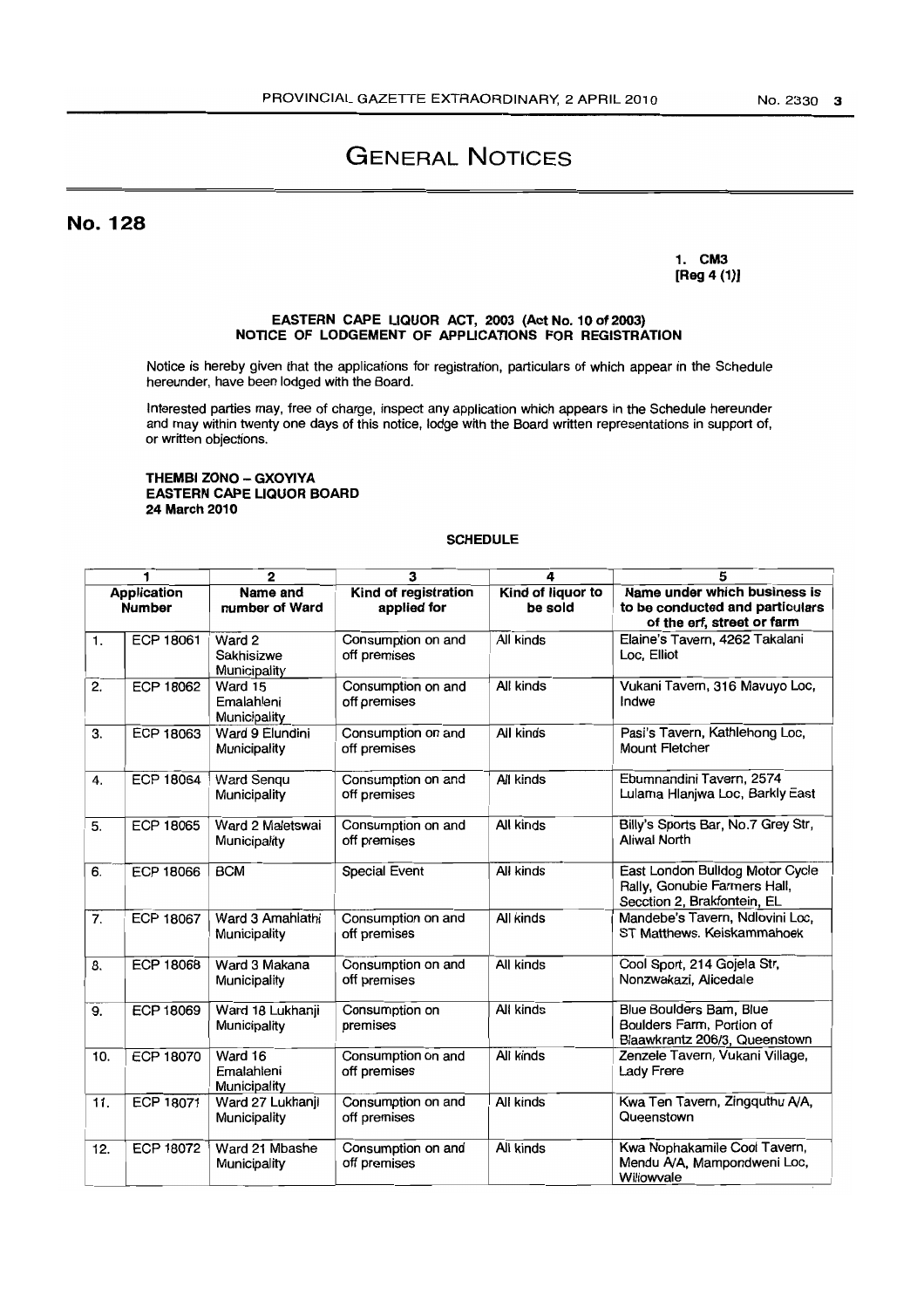| 13. | ECP 18073        | Ward 9 Matatiele<br>Municipality          | Consumption on and<br>off premises | All kinds | Mthunzi Tavern, Makhoba A/A,<br>Mpotshongweni Loc, Matatiele                   |
|-----|------------------|-------------------------------------------|------------------------------------|-----------|--------------------------------------------------------------------------------|
| 14. | ECP 18074        | Ward 22 Mbizana<br>Municipality           | Consumption on and<br>off premises | All kinds | Snokhanyo Tavern, Imizizi A/A,<br>Lugwijini Loc, Bizana                        |
| 15. | <b>ECP 18075</b> | Ward 22 Mbizana<br>Municipality           | Consumption on and<br>off premises | All kinds | S & T Tavern, Imizizi A/A, Lukholo<br>Loc, Bizana                              |
| 16. | <b>ECP 18076</b> | Ward 4<br>Emalahleni<br>Municipality      | Consumption on and<br>off premises | Ail kinds | Sweet Water Tavern, Kwa Pesi<br>Village, Lady Frere                            |
| 17. | <b>ECP 18077</b> | Ward 1 Inkwanca<br>Municipality           | Consumption on and<br>off premises | All kinds | Sbu's Tavern, No.39 Precious Str,<br>Sterkstroom                               |
| 18. | ECP 18078        | <b>NMMM</b>                               | <b>Special Event</b>               | All kinds | Motor Show and Bazaar, 63 Ross<br>Gradwell Str, Uitenhage                      |
| 19. | <b>ECP 18079</b> | <b>NMMM</b>                               | Special Event                      | All kinds | Annual Beach Party, Brighton<br>Beach Off the N2, PE                           |
| 20. | <b>ECP 18080</b> | Ward 15 NMMM                              | Consumption on and<br>off premises | All kinds | Whitey's Tavern, 23 Mkwayi Str,<br>New Brighton, PE                            |
| 21. | <b>ECP 18081</b> | Ward 2 NMMM                               | Consumption on<br>premises         | All kinds | Humerial B & B, 3A Thekla Circle,<br>Humerial, PE                              |
| 22. | <b>ECP 18082</b> | Ward 40 NMMM                              | Consumption on and<br>off premises | All kinds | Hollywood Tavern, 1388 Kuyga 2,<br>Greenbushes, PE                             |
| 23. | <b>ECP 18083</b> | <b>NMMM</b>                               | <b>Special Event</b>               | All kinds | Village Crickey Sixes, New<br>Horizon Village, Development<br>Parsons Viei, PE |
| 24. | ECP 18084        | Ward 28 NMMM                              | Consumption on and<br>off premises | All kinds | Pikxie's Tavern, 27 Mkumatela<br>Str, Zwide, PE                                |
| 25. | <b>ECP 18085</b> | Ward 54 NMMM                              | Consumption on and<br>off premises | All kinds | Z Tavern, 19 Nkume Str, N.U.11<br>Motherwell, PE                               |
| 26. | <b>ECP 18086</b> | Ward 3 Mbashe<br>Municipality             | Consumption on and<br>off premises | All kinds | Qhama's Tavern, Zambuzane<br>Loc, Mbewuleni A/A, Idutywa                       |
| 27. | <b>ECP 18087</b> | Inkwanca<br>Municipality                  | Consumption on and<br>off premises | All kinds | Easy By Night, 429 Zola Str,<br>Molteno                                        |
| 28. | <b>ECP 18088</b> | Ward 2 Camdeboo<br>Municipality           | Consumption on and<br>off premises | All kinds | The Karoo Lamb, New Street,<br>Nieubethesda                                    |
| 29. | <b>ECP 18089</b> | Ward 8 Inxuba<br>Yethemba<br>Municipality | Consumption off<br>premises        | All kinds | No Jokes Bottle Store, 43<br>Baakenstraat, Cradock                             |
| 30. | ECP 18090        | Ward 49 NMMM                              | Consumption off<br>premises        | All kinds | Damiens Place, 23 Duck Str,<br>Rosedale, Uitenhage                             |
| 31. | <b>ECP 18091</b> | Ward 47 NMMM                              | Consumption on and<br>off premises | All kinds | Zoleka's Tavern, 46 Mama Str,<br>Kwa Nobuhle, Uitenhage                        |
| 32. | ECP 18092        | Ward 7 Port St<br>Johns Municipality      | Consumption on and<br>off premises | All kinds | Mabhaleki Tavern, Mantusini Loc,<br>Nghwaleni A/A, Port St Johns               |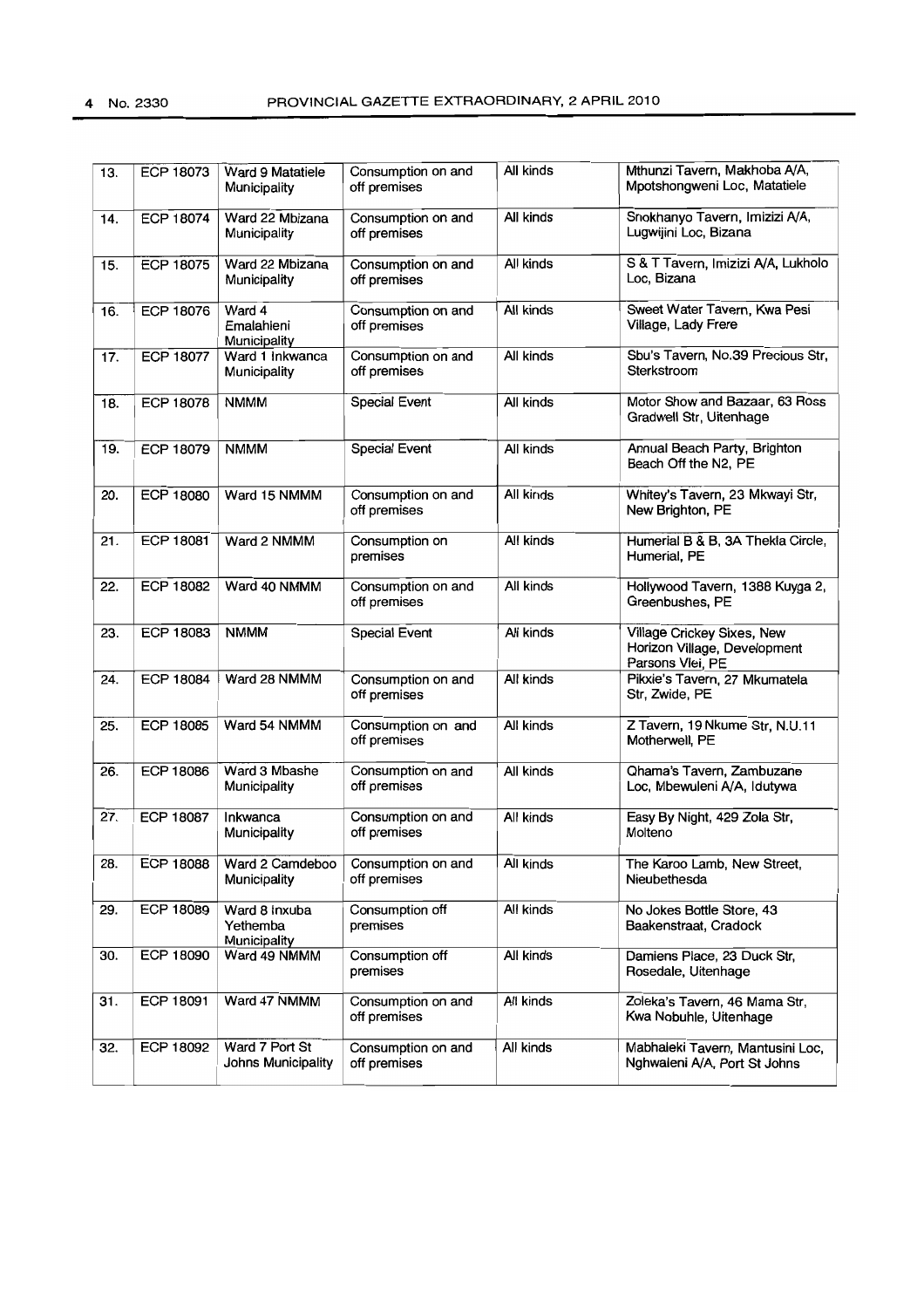| 33. | ECP 18093 | Ward 12 Nyandeni<br>Municipality | Consumption on and<br>off premises | All kinds | Ta Zou Tavern, Lujecweni A/A,<br>Corana Loc, Nggeleni  |
|-----|-----------|----------------------------------|------------------------------------|-----------|--------------------------------------------------------|
| 34. | ECP 18094 | Ward 21 Mbashe<br>Municipality   | Consumption on and<br>off premises | All kinds | Ntozakhe's Tavern, Mendu A/A,<br>Willowvale            |
| 35. | ECP 18095 | Ward 56 NMMM                     | Consumption off<br>premises        | All kinds | Ezibeleni Liquors, 405 Ngonyama<br>Str. Motherwell, PE |
| 36. | ECP 18096 | Ward 7 Nyandeni<br>Municipality  | Consumption on and<br>off premises | All kinds | Corner Bar Tavern, Ext No.1, Erf<br>115. Libode        |